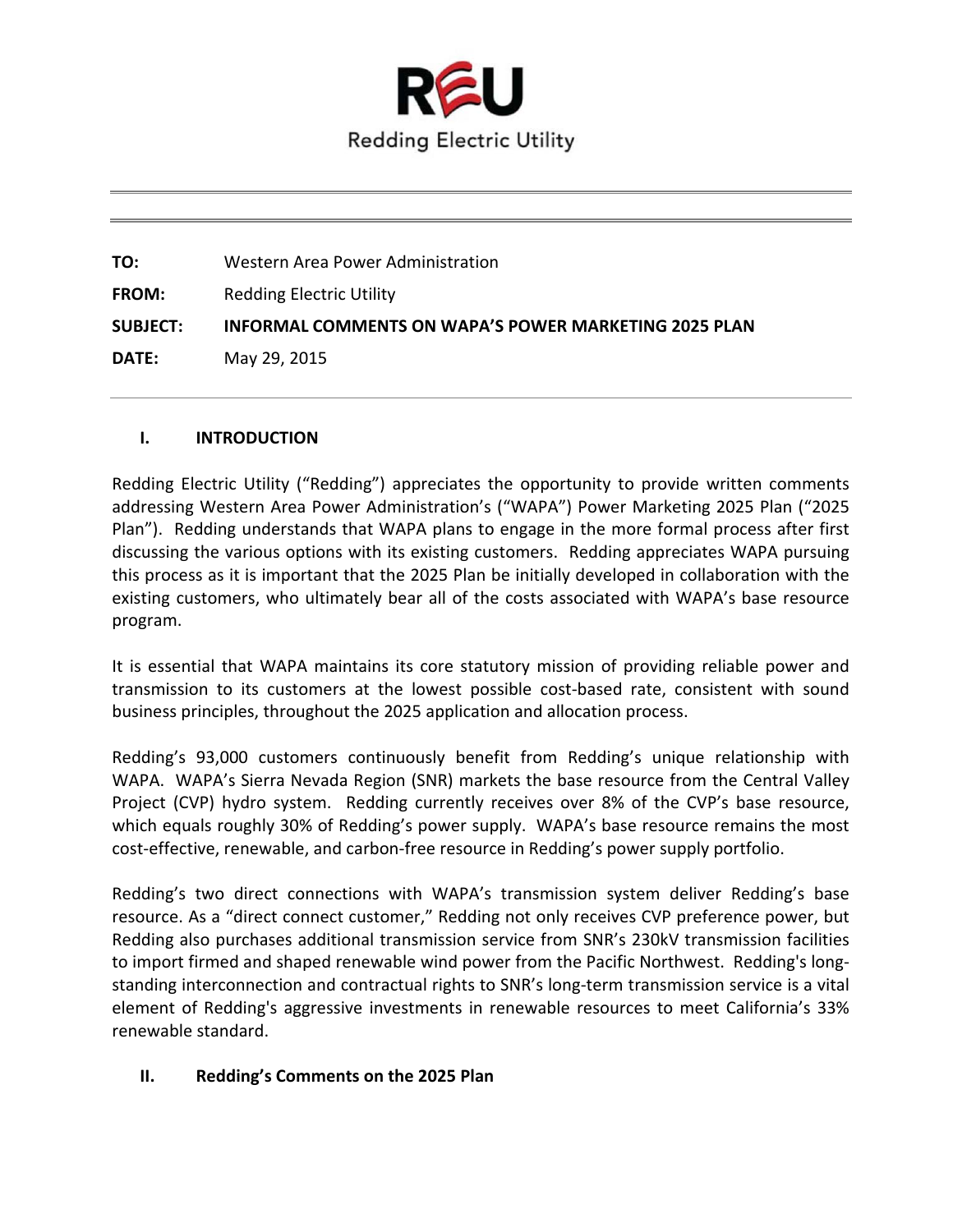Redding appreciates WAPA's continued commitment to customer involvement, which has been a cornerstone of the success of the PMA's, and WAPA in particular, since their inception. As shown above, Redding is more than a WAPA preference customer and the structure of the 2025 Plan is critical to Redding's ability to serve its customer base.

Redding appreciates any efforts to improve the cost effectiveness and reliability of the preference power Redding receives from WAPA.

### **A. Change to a 30‐Year Term**

Redding appreciates WAPA's proposal to increase the base resource term to 30-years, as long term resource stability is essential for prudent financial planning. That being said, the ever-increasing and fluid nature of the Central Valley Project Improvement Act (CVPIA) costs makes it challenging to consider locking into such a lengthy contract term. If WAPA is able to encourage the Bureau of Reclamation to cap its CVPIA pass‐through costs, this additional term would be acceptable without question. However, as the CVPIA pass‐through costs exist today, WAPA's rates have recently crept above the market rate. Thus, Redding wants to ensure that any term limit is accompanied by an acceptable exit structure to ensure the customers are not overburdened with unacceptable cost adders. As such, Redding supports NCPA's proposal for WAPA to create a one‐year exit strategy.

#### **B. Resource Pool**

Redding does not agree with WAPA's proposed Resource Pool structure. Existing customers should not be reduced by 2 percent of their current base resource in 2025, and 1 percent in 2040, without the ability to regain that entire percentage back through the public process, regardless of their percentage of base resource compared to load. WAPA's proposal to only allow existing customers to apply for the 2025 Resource Pool if their base resource is less than 25% of their load is unsubstantiated and lacks legal merit. Redding notes that the regulation cited in WAPA's meeting materials does not apply to the Sierra region.

# **C. Operational Flexibility**

In order to address future operational challenges stemming from the integration of variable energy resources and demand side management, Redding suggest WAPA explore new methods and techniques to provide the customers with additional operational flexibility. Examples may include intra-day and intra-hour schedule change options, increasing regulating reserve capability, and refining the base resource forecast process. The ability to utilize the CVP as an operational asset will be important as part of the overall base resource value in 2025 and beyond.

#### **D. The Need to Prioritize Preference**

The long‐standing partnership between WAPA and its preference customers is extremely important to Redding and has been for 35 years. WAPA must prioritize its preference customers above all other customer classes. WAPA's enabling statutes require WAPA to grant